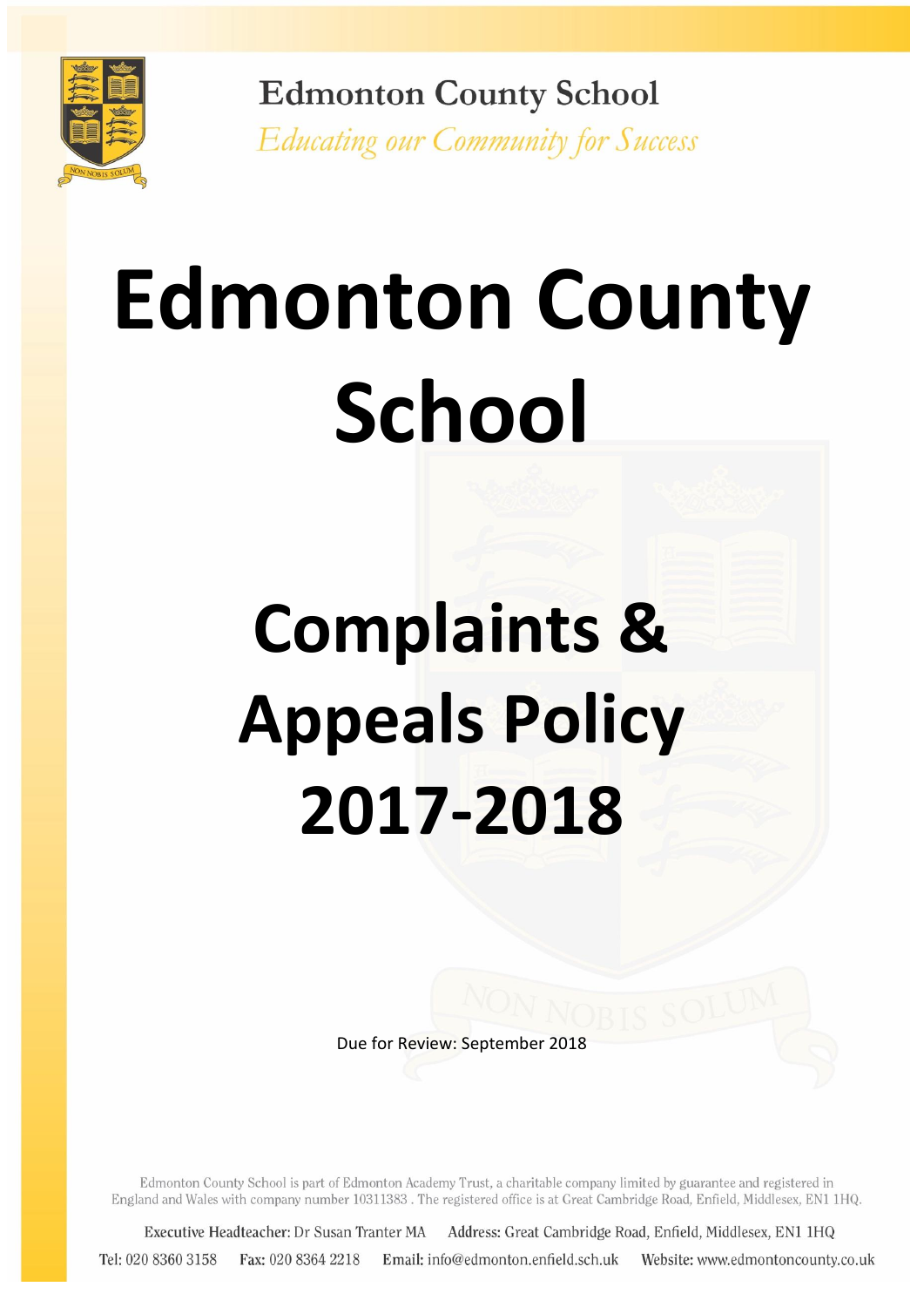## **Contents**

| Appeals against internal assessment decisions (centre assessed marks) 1                       |  |
|-----------------------------------------------------------------------------------------------|--|
| Appeals against the centre's decision not to support a clerical check, a review of marking, a |  |
|                                                                                               |  |
|                                                                                               |  |
|                                                                                               |  |
|                                                                                               |  |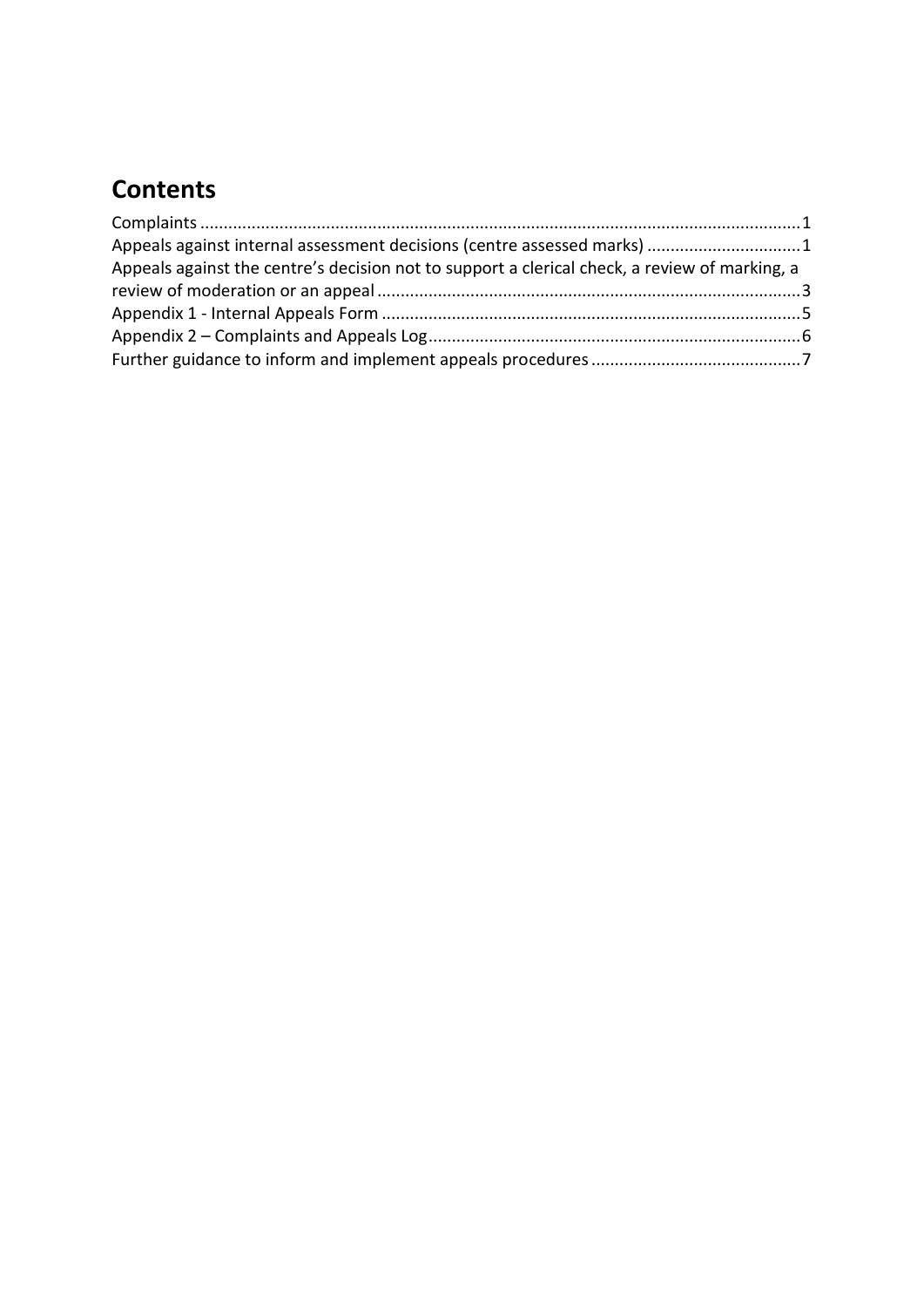### **Edmonton County School Complaints and Appeals Policy**

#### <span id="page-2-0"></span>**Complaints**

If a student or parent wishes to make a complaint about any aspect of the examinations system at Edmonton County School they should follow the school's General Complaints Procedure. The first point of contact should be the Examinations Manager, unless the complaint concerns the Examinations Manager, in which case they should contact the Deputy Headteacher with responsibility for Examinations.

#### <span id="page-2-1"></span>**Appeals against internal assessment decisions (centre assessed marks)**

This procedure confirms Edmonton County School compliance with JCQ's General Regulations for Approved Centres 2017-2018, section 5.8 that the centre has in place "a written internal appeals procedure relating to internal assessment decisions and to ensure that details of this procedure are communicated, made widely available and accessible to all candidates" and that the centre "must inform candidates of their centre assessed marks as a candidate is allowed to request a review of the centre's marking before marks are submitted to the awarding body."

Certain components of GCSE and GCE qualifications (GCSE controlled assessments, GCE coursework, GCE and GCSE non-examination assessments) that contribute to the final grade of the qualification are internally assessed (marked) by the subject teacher. The marks awarded (the internal assessment decisions) are then submitted by the deadline set by the awarding body for external moderation.

| Date       | Qualification | <b>Details</b>                                      |
|------------|---------------|-----------------------------------------------------|
| 15/05/2018 | GCSE / GCE    | Final date for submission of coursework marks (AQA, |
|            |               | OCR, Pearson)                                       |

Deadlines for the submission of marks (Summer 2018 exam series)

Edmonton County School is committed to ensuring that whenever its staff mark candidates' controlled assessment/coursework this is done fairly, consistently and in accordance with the awarding body's specification and subject-specific associated documents.

Edmonton County School ensures that all centre staff follow a robust Non-examination assessment policy (for the management of GCE and GCSE non-examination assessments). This policy details all procedures relating to non-examination assessments, including the marking and quality assurance processes which relevant teaching staff are required to follow.

Candidates' work will be marked by staff who have appropriate knowledge, understanding and skill, and who have been trained in this activity. Edmonton County School is committed to ensuring that work produced by candidates is authenticated in line with the requirements of the awarding body. Where a number of subject teachers are involved in marking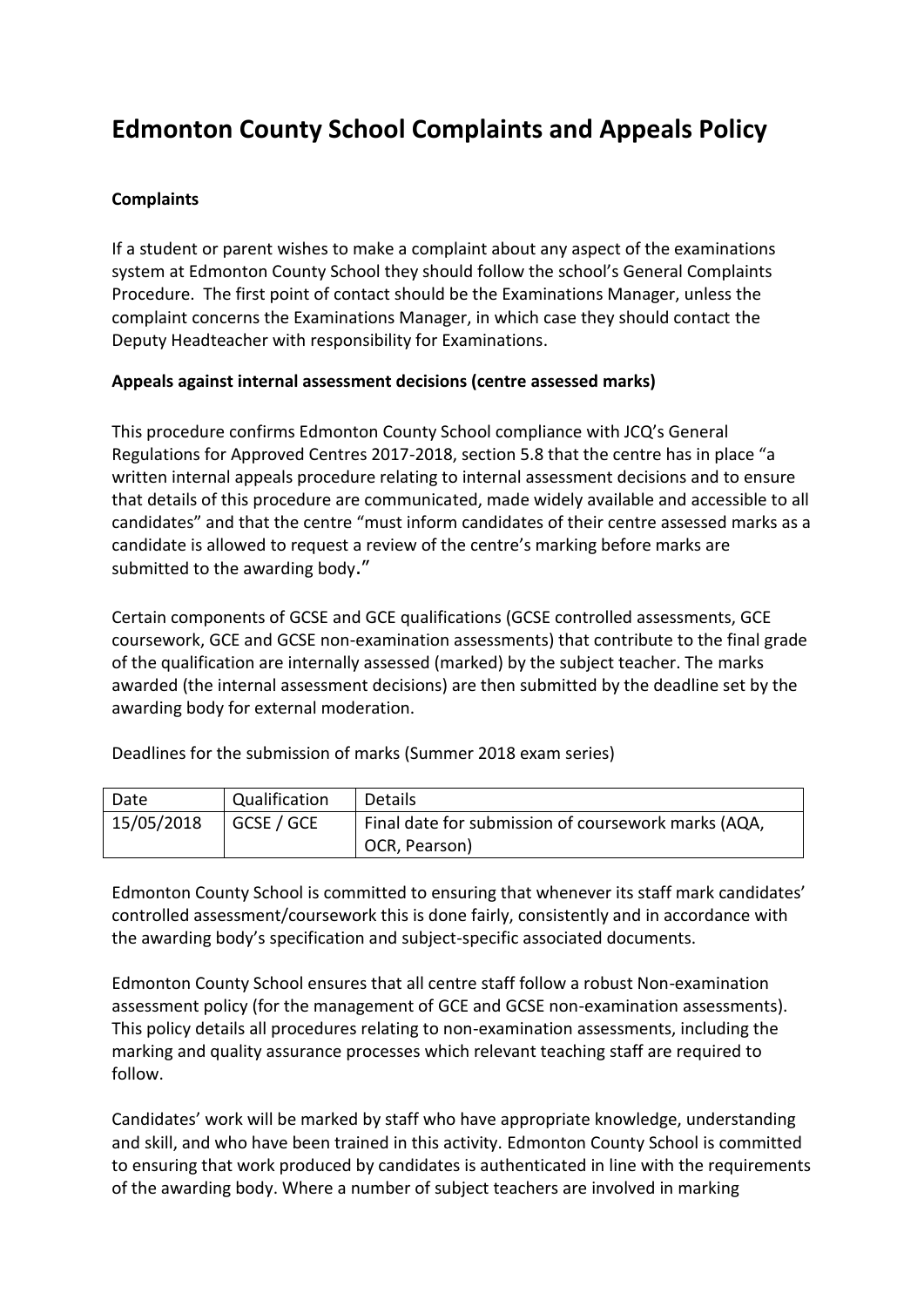candidates' work, internal moderation and standardisation will ensure consistency of marking.

If a candidate believes that this may not have happened in relation to his/her work, he/she may make use of this appeals procedure.

#### **N.B: an appeal may only be made against the assessment process and not against the mark submitted to the awarding body.**

On being informed of their centre assessed marks, if a candidate believes that the above procedures were not followed in relation to the marking of his/her work, or that the assessor has not properly applied the mark scheme to his/her marking, then he/she may make use of this appeals procedure to consider whether to request a review of the centre's marking.

- 1. Edmonton County School will ensure that candidates are informed of their centre assessed marks so that they may request a review of the centre's marking before marks are submitted to the awarding body.
- 2. Edmonton County School will inform candidates that they may request copies of materials (for example, a copy of their marked work, the relevant specification, the mark scheme and any other associated subject-specific documents) to assist them in considering whether to request a review of the centre's marking of the assessment.
- 3. Edmonton County School will, having received a request for copies of materials, promptly make them available to the candidate.
- 4. Edmonton County School will provide candidates with sufficient time in order to allow them to review copies of materials and reach a decision.
- 5. Requests for reviews of marking must be made in writing within 5 working days of receiving copies of the requested material, by completing an Internal appeals form (Appendix 1).
- 6. Edmonton County School will allow 5 working days for the review to be carried out, to make any necessary changes to marks and to inform the candidate of the outcome, all before the awarding body's deadline.
- 7. Edmonton County School will ensure that the review of marking is carried out by an assessor who has appropriate competence, has had no previous involvement in the assessment of that candidate and has no personal interest in the review.
- 8. Edmonton County School will instruct the reviewer to ensure that the candidate's mark is consistent with the standard set by the centre.
- 9. The candidate will be informed in writing of the outcome of the review of the centre's marking.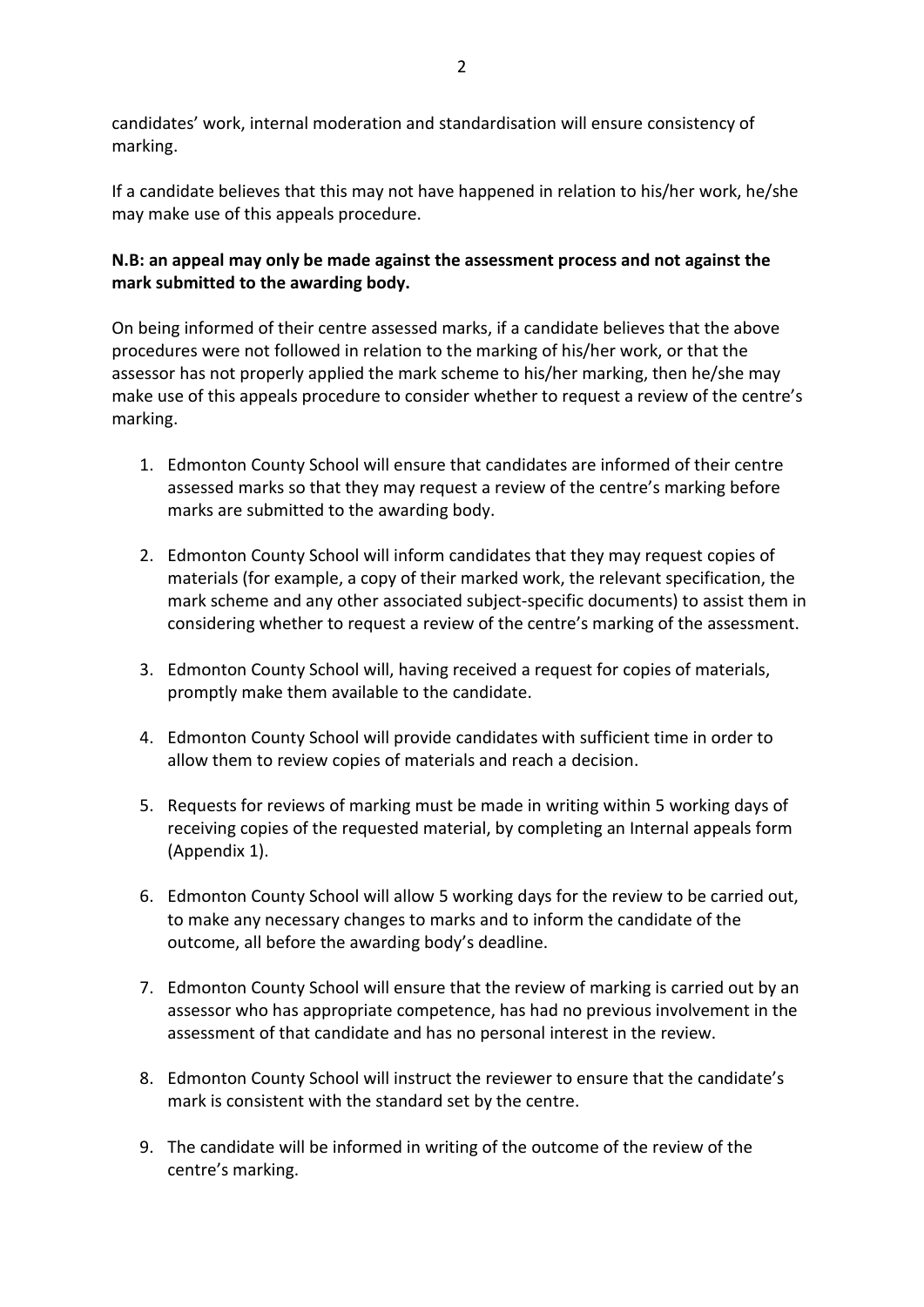10. The outcome of the review of the centre's marking will be made known to the head of centre and will be logged as a complaint. A written record will be kept and made available to the awarding body upon request. Should the review of the centre's marking bring any irregularity in procedures to light, the awarding body will be informed immediately.

After candidates' work has been internally assessed, it is moderated by the awarding body. The moderation process carried out by the awarding bodies may result in a mark change, either upwards or downwards, even after an internal review. The internal review process is in place to ensure consistency of marking within the centre, whereas moderation by the awarding body ensures that centre marking is line with national standards. The mark submitted to the awarding body is subject to change and should therefore be considered provisional.

#### <span id="page-4-0"></span>**Appeals against the centre's decision not to support a clerical check, a review of marking, a review of moderation or an appeal**

This procedure confirms Edmonton County School compliance with JCQ's General Regulations for Approved Centres 2017-2018, section 5.14 that the centre has in place "a written internal appeals procedure to manage disputes when a candidate disagrees with a centre decision not to support a clerical check, a review of marking, a review of moderation or an appeal..."

Following the issue of results, awarding bodies make post-results services available.

 Full details of these services, internal deadlines for requesting a service and fees charged are provided by the exams officer.

Candidates are also informed of the arrangements for post-results services before they sit any exams and the accessibility of senior members of centre staff immediately after the publication of results, details will displayed in the Examination noticeboard.

If the centre or a candidate (or his/her parent/carer) has a concern and believes a result may not be accurate, an enquiry about the result may be requested.

Enquiries about results (EARs) offers three services.

- $\bullet$  Service 1 clerical re-check
- Service  $2$  review of marking
- $\bullet$  Service 3 review of moderation (this service is not available to an individual candidate)

Written candidate consent (informed consent via candidate email is acceptable) is required in all cases before a request for an EAR service 1 or 2 is submitted to the awarding body as with these services candidates' marks and subject grades may be lowered. Candidate consent can only be collected after the publication of results.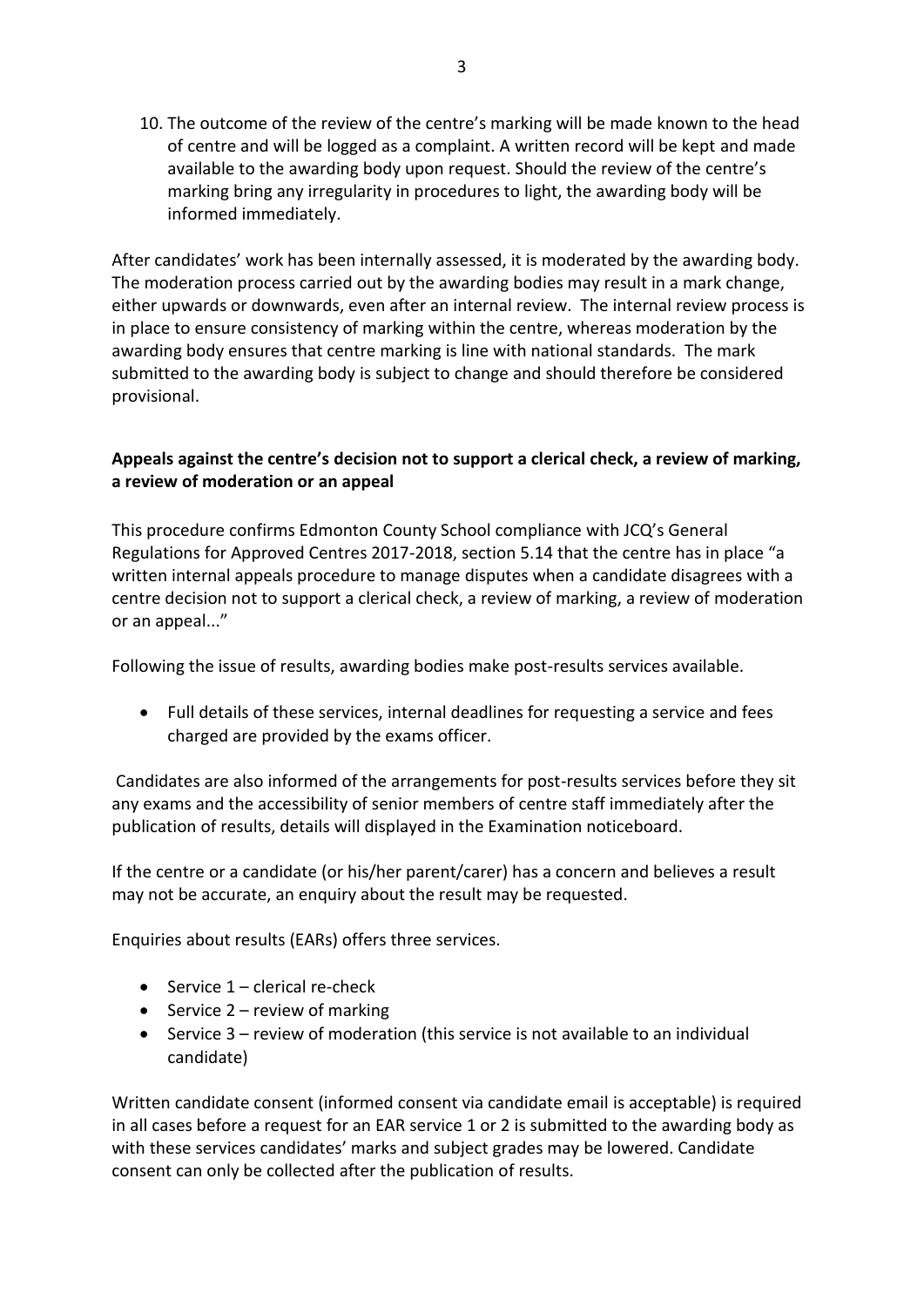If a concern is raised about a particular examination result, the exams officer, teaching staff and head of centre will investigate the feasibility of requesting an enquiry supported by the centre.

Where the centre does not uphold a request from a candidate, the candidate may pay the appropriate EAR fee to the centre, and a request will be made to the awarding body on the candidate's behalf.

If the candidate (or his/her parent/carer) believes there are grounds to appeal against the centre's decision not to support an enquiry, an internal appeal can be submitted to the centre using the internal appeals form (Appendix 1) at least one week prior to the internal deadline for submitting an EAR.

The appellant will be informed of the outcome of his/her appeal before the internal deadline for submitting an EAR.

Following the EAR outcome, an external appeals process is available if the head of centre remains dissatisfied with the outcome and believes there are grounds for appeal. The JCQ publications Post-Results Services and JCQ Appeals Booklet (A guide to the awarding bodies' appeals processes) will be consulted to determine the acceptable grounds for a preliminary appeal.

Where the head of centre is satisfied after receiving the EAR outcome, but the candidate (or his/her parent/carer) believes there are grounds for a preliminary appeal to the awarding body, a further internal appeal may be made to the head of centre. Following this, the head of centre's decision as to whether to proceed with a preliminary appeal will be based upon the acceptable grounds as detailed in the JCQ Appeals Booklet. Candidates or parents/carers are not permitted to make direct representations to an awarding body.

The internal appeals form (Appendix 1) should be completed and submitted to the centre within 10 calendar days of the notification of the outcome of the EAR. Subject to the head of centre's decision, this will allow the centre to process the preliminary appeal and submit to the awarding body within the required 30 calendar days of receiving the outcome of the enquiry about results process. Awarding body fees which may be charged for the preliminary appeal must be paid to the centre by the appellant before the preliminary appeal is submitted to the awarding body (fees are available from the exams officer). If the appeal is upheld by the awarding body, this fee will be refunded by the awarding body and repaid to the appellant by the centre.

This policy will be reviewed every 12 months by the Deputy Headteacher Responsible for Examinations. Review date September 2018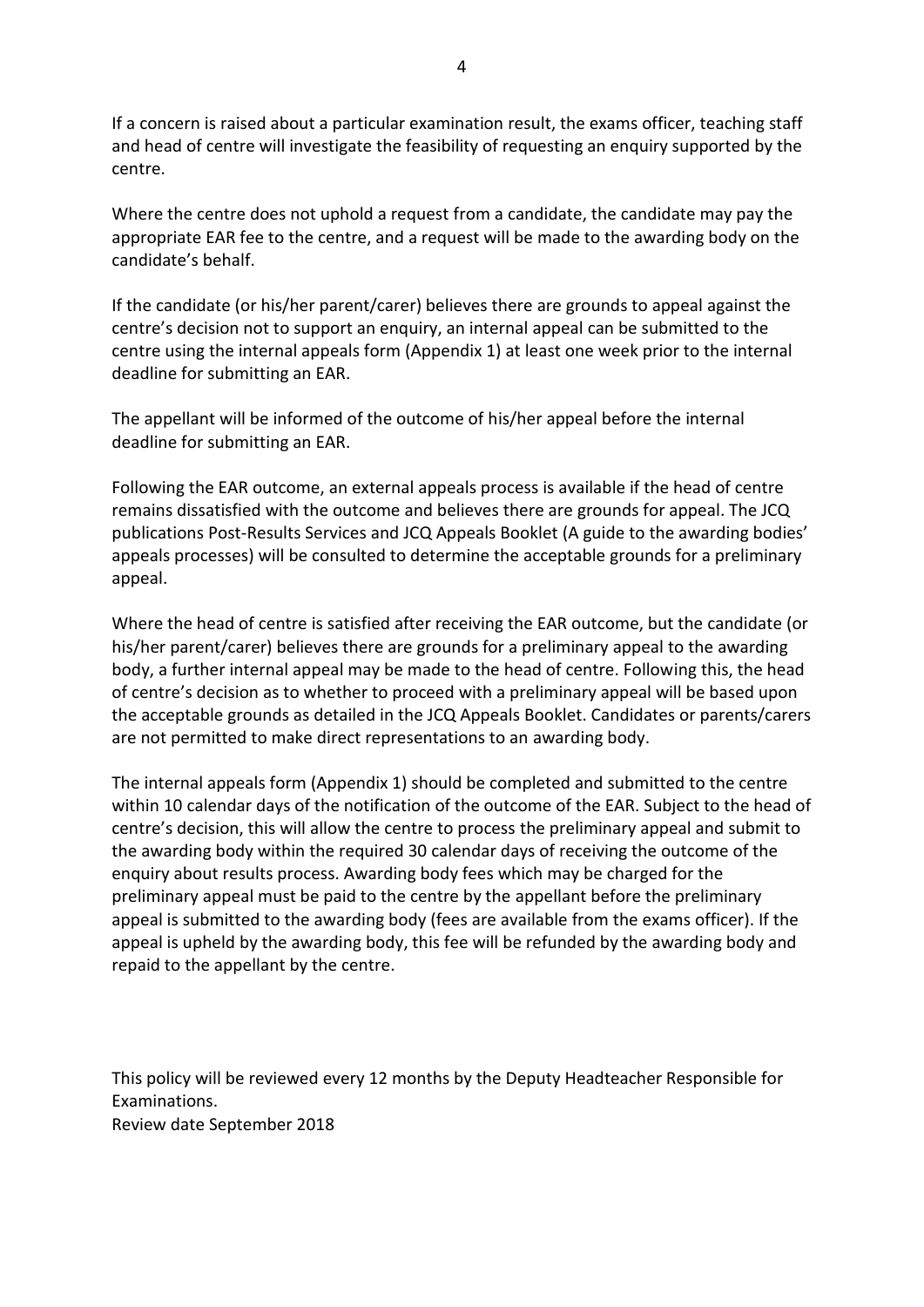<span id="page-6-0"></span>

| <b>Appendix 1 - Internal Appeals Form</b>                                                               | <b>FOR CENTRE USE ONLY</b> |  |
|---------------------------------------------------------------------------------------------------------|----------------------------|--|
|                                                                                                         | <b>Date Received</b>       |  |
| Please tick box to indicate the nature of your appeal and complete<br>all white boxes on the form below | <b>Reference No</b>        |  |
|                                                                                                         |                            |  |

**Appeal against an internal assessment decision and/or request for a review of marking**

**Appeal against the centre's decision not to support a clerical check, a review of marking, a review of moderation or an appeal**

| <b>Name of appellant</b>                                                                                                            |  | <b>Candidate Name</b><br>if different to appellant |  |
|-------------------------------------------------------------------------------------------------------------------------------------|--|----------------------------------------------------|--|
| <b>Awarding Body</b>                                                                                                                |  | <b>Exam Paper Code</b>                             |  |
| <b>Subject</b>                                                                                                                      |  | <b>Exam Paper Title</b>                            |  |
| Please state the grounds for your appeal below                                                                                      |  |                                                    |  |
|                                                                                                                                     |  |                                                    |  |
|                                                                                                                                     |  |                                                    |  |
|                                                                                                                                     |  |                                                    |  |
|                                                                                                                                     |  |                                                    |  |
|                                                                                                                                     |  |                                                    |  |
|                                                                                                                                     |  |                                                    |  |
|                                                                                                                                     |  |                                                    |  |
|                                                                                                                                     |  |                                                    |  |
|                                                                                                                                     |  |                                                    |  |
|                                                                                                                                     |  |                                                    |  |
|                                                                                                                                     |  |                                                    |  |
|                                                                                                                                     |  |                                                    |  |
|                                                                                                                                     |  |                                                    |  |
|                                                                                                                                     |  |                                                    |  |
|                                                                                                                                     |  |                                                    |  |
| (If applicable, tick below)                                                                                                         |  |                                                    |  |
| Where my appeal is against an internal assessment decision I wish to request a<br>review of the centre's marking                    |  |                                                    |  |
| If necessary continue on an additional page if this form is being completed electronically or overleaf if hard copy being completed |  |                                                    |  |
| Appellant signature:                                                                                                                |  | Date of Signature:                                 |  |
|                                                                                                                                     |  |                                                    |  |

This form must be signed, dated and returned to the exams officer on behalf of the head of centre to the timescale indicated in the relevant appeals procedure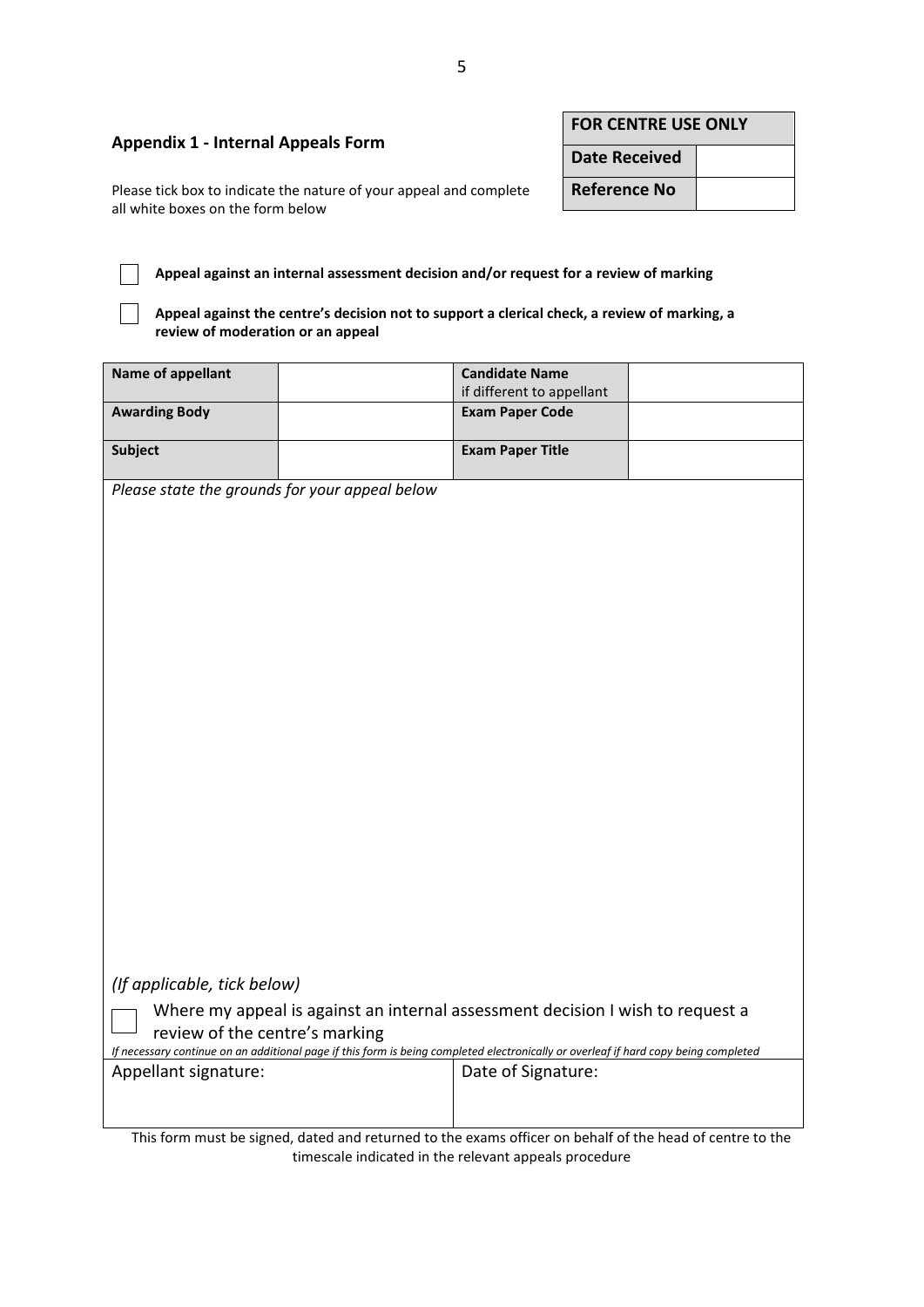#### <span id="page-7-0"></span>**Appendix 2 – Complaints and Appeals Log**

On receipt, all appeals will be assigned a reference number and logged. The outcome of any reviews of the centre's marking will be made known to the head of centre and will be logged as a complaint. A written record will be kept and made available to the awarding body upon request. Should the review of the centre's marking bring any irregularity in procedures to light, the awarding body will be informed immediately.

| Ref No. | Date     | <b>Complaint or Appeal</b> | <b>Outcome</b> | Outcome |
|---------|----------|----------------------------|----------------|---------|
|         | received |                            |                | date    |
|         |          |                            |                |         |
|         |          |                            |                |         |
|         |          |                            |                |         |
|         |          |                            |                |         |
|         |          |                            |                |         |
|         |          |                            |                |         |
|         |          |                            |                |         |
|         |          |                            |                |         |
|         |          |                            |                |         |
|         |          |                            |                |         |
|         |          |                            |                |         |
|         |          |                            |                |         |
|         |          |                            |                |         |
|         |          |                            |                |         |
|         |          |                            |                |         |
|         |          |                            |                |         |
|         |          |                            |                |         |
|         |          |                            |                |         |
|         |          |                            |                |         |
|         |          |                            |                |         |
|         |          |                            |                |         |